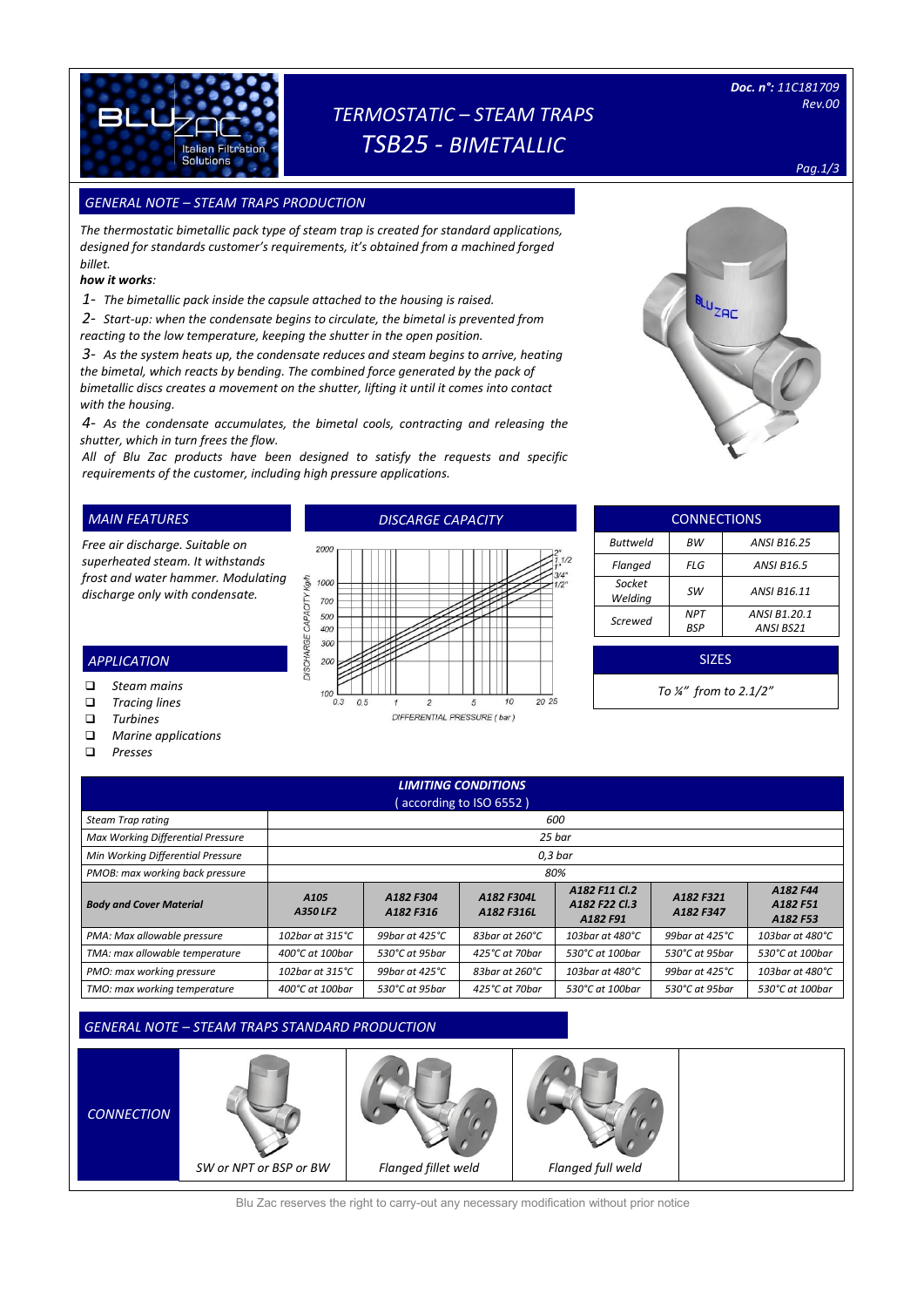*Doc. n°: 11C181709 Rev.00* 

## [Digitare il testo] **C** BI **Italian Filtration**<br>Solutions

# *TERMOSTATIC – STEAM TRAPS TSB25 - BIMETALLIC*

*Pag.2/3*







SFW

|               | Size         | 1/2" | 3/4" | 1"  | 1.1/4" | 1.1/2" | 2 <sup>''</sup> | 2.1/2"                   |
|---------------|--------------|------|------|-----|--------|--------|-----------------|--------------------------|
| S(mm)         |              | 105  | 105  | 120 | 155    | 155    | 155             | 155                      |
| S for BW (mm) |              | 105  | 105  | 105 | 120    | 120    | 155             | 155                      |
|               | $A$ (mm)     | 150  | 150  | 170 | 200    | 200    | 200             | 200                      |
|               | $B$ (mm)     | 60   | 60   | 75  | 95     | 95     | 95              | 95                       |
| $H$ (mm)      |              | 102  | 102  | 111 | 161    | 161    | 161             | 161                      |
|               | <b>150RF</b> | 185  | 190  | 210 | 250    | 255    | 255             |                          |
| SF            | 300RF        | 195  | 200  | 220 | 265    | 270    | 270             | $\overline{\phantom{0}}$ |
| (mm)          | 600RF        | 205  | 210  | 235 | 280    | 285    | 285             |                          |
|               | <b>150RF</b> | 89   | 99   | 108 | 117    | 127    | 152             | 178                      |
| Ο<br>(mm)     | 300RF        | 95   | 117  | 124 | 133    | 156    | 165             | 190                      |
|               | 600RF        | 95   | 117  | 124 | 133    | 156    | 165             | 190                      |
|               | <b>150RF</b> | 120  | 121  | 138 | 174    | 179    | 192             | 205                      |
| C<br>(mm)     | 300RF        | 120  | 130  | 146 | 182    | 194    | 198             | 211                      |
|               | 600RF        | 120  | 130  | 146 | 182    | 194    | 198             | 211                      |
| <b>SFW</b>    | <b>150RF</b> | 205  | 215  | 220 | 240    | 245    | 285             | 300                      |
| (mm)          | 300RF        | 215  | 225  | 230 | 255    | 260    | 300             | 310                      |
|               | <b>600RF</b> | 225  | 235  | 245 | 265    | 275    | 310             | 325                      |
| Wt<br>(kg)    | <b>150RF</b> | 2,6  | 3    | 5,1 | 9,3    | 9,9    | 11,9            | 15,3                     |
|               | 300RF        | 3,4  | 4,1  | 6,7 | 11,5   | 12,9   | 13,7            | 17,3                     |
|               | 600RF        | 3,4  | 4,6  | 6,7 | 11,5   | 12,9   | 15,9            | 19,5                     |

*Note 1: The Steam Traps with size 2.1/2" have the possible connection only BW or FLANGED Full weld, isn't possible connection SW, NPT, BSP or FLANGED fillet weld.*

| <b>DIMENSION TOLLERANCE</b> |                  |                     |  |  |  |
|-----------------------------|------------------|---------------------|--|--|--|
|                             | <b>DIMENSION</b> |                     |  |  |  |
| <b>SIZE</b>                 | S                | SF & SFW & A & C &H |  |  |  |
| $1/2$ " to $1$ "            | ±1               | ± 1,5               |  |  |  |
| $1"$ to $3"$                | $+1$<br>$+2$     |                     |  |  |  |